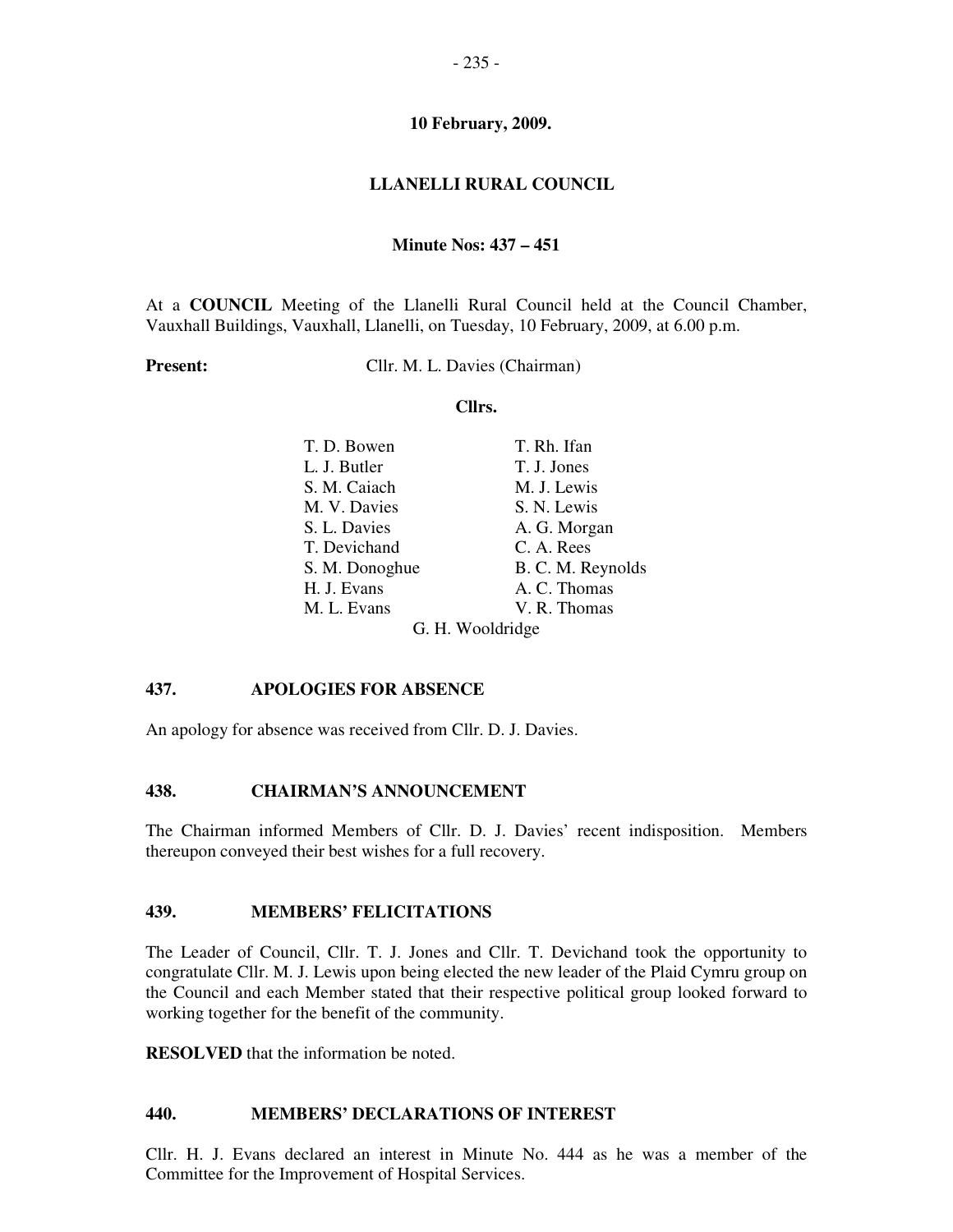## **441. CONFIRMATION OF MINUTES**

**RESOLVED** that the following Minutes (copies of which had been previously circulated to Members) be confirmed and signed as a true record of proceedings:-

| Council                                               | 13 January, 2009 |
|-------------------------------------------------------|------------------|
| <b>Recreation and Welfare Committee</b>               | 20 January, 2009 |
| Finance and General Purposes Committee                | 28 January, 2009 |
| Learning and Development Consultative Committee       | 29 January, 2009 |
| Planning and Liaison Committee                        | 2 February, 2009 |
| Special Meeting of the Policy and Resources Committee | 4 February, 2009 |
| Special Meeting of the Finance and General Purposes   |                  |
| Committee                                             | 5 February, 2009 |
| Special Meeting of the Civic and Ceremonial Committee | 9 February, 2009 |

## **442. MATTERS ARISING**

### **(1) FELINFOEL CHANGING ROOMS AND RECREATION GROUND**

Further to Minute No. 403, reference was made to the commitment required of organisations in the Felinfoel area, particularly by the sporting clubs, for the project and also their roles and responsibilities when benefitting from the Council's capital schemes.

**RESOLVED** that the matter be discussed at the next meeting of the Policy and Resources Committee.

## **443. CIVIC AND CEREMONIAL MATTERS**

Pursuant to Minute No. 436, Members received the following recommendations of the Civic and Ceremonial Committee regarding the selection of Chairman Elect and Vice-Chairman Elect as well as the framework for the guidance of same:-

### (1) SELECTION OF CHAIRMAN ELECT AND VICE-CHAIRMAN ELECT

- *"1.1 The Members of Council who are to be elected Chairman and Vice Chairman shall be determined by qualifying length of service. This means the length of service as a Councillor with Llanelli Rural Council. If the service is broken, the previous service with Llanelli Rural Council does not count.*
- *1.2 If two or more Members of Council have equal length of service the Members concerned shall agree between themselves the order in which they shall be elected. If the Members cannot agree then the matter shall be resolved by the drawing of lots.*
- *1.3 A Member who is to be elected by virtue of length of service may postpone being elected by one year but thereafter shall lose all length of service for the purpose of becoming either Chairman or Vice Chairman. The Member shall then be*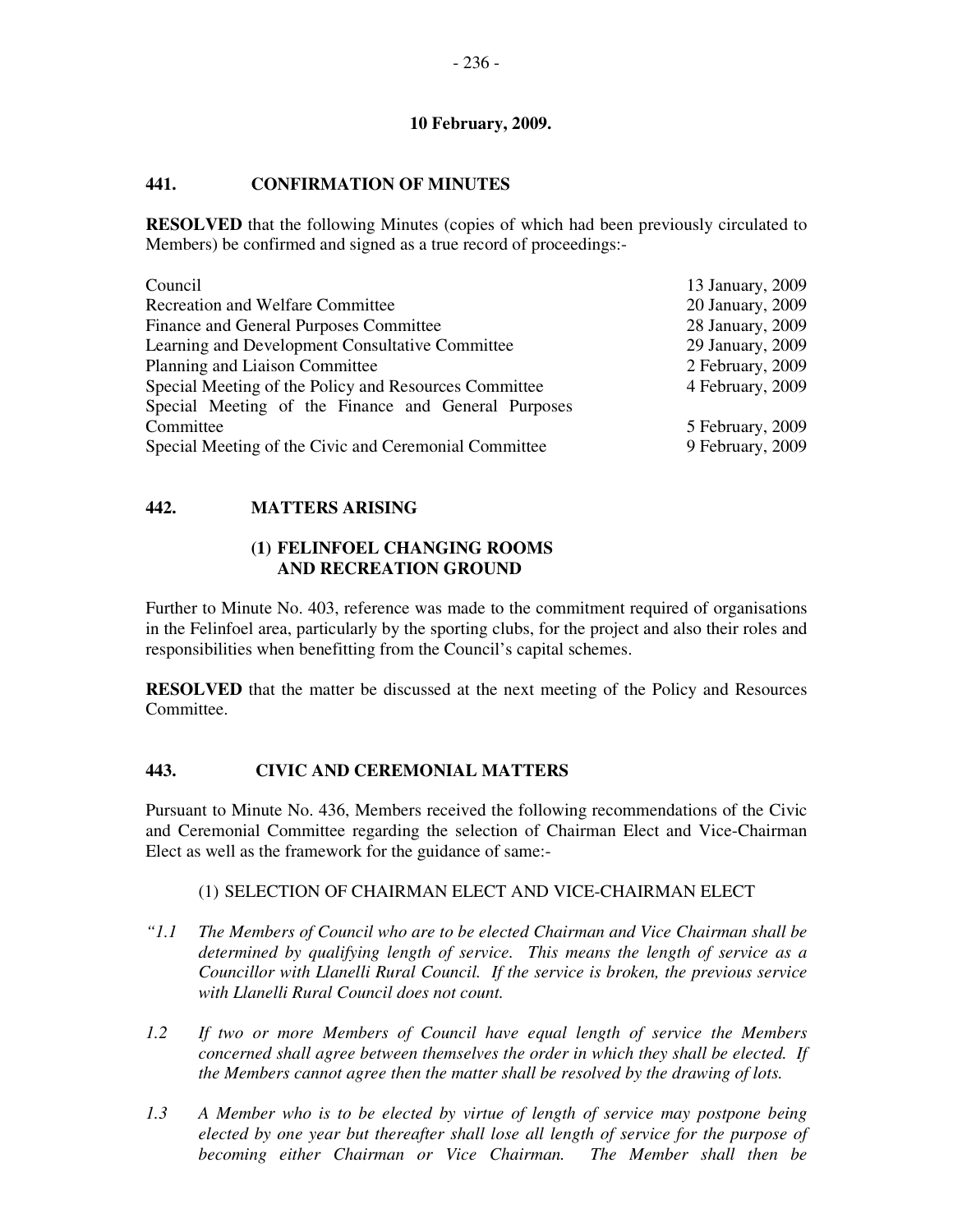*automatically placed at the bottom of the list of Members' qualifying length of service.* 

- *1.4 It will be a prerequisite that a Member must first serve in office as Vice Chairman prior to being elected Chairman unless there are unforeseen circumstances. After serving as Vice Chairman the Member would automatically be promoted to the office of Chairman in the following year; unless the Member chooses to exercise his/her discretion under 1.3 above. By making this a condition of the selection process it will ensure that the Member concerned will have the proper foundation and experience to take on the role of Chairman effectively. It will also provide a valuable induction into civic affairs and will ensure the Council is promoted and represented in the proper way.*
- *1.5 The selection of Chairman/Vice Chairman based on continuous length of service is accepted as being the simplest, fairest and most popular system available. The process is also open and transparent and only involves one criterion, based on length of qualifying service with the Council. The posts are civic appointments and carry no political bearing.*
- *1.6 Once a Member has served as Chairman, that Member is placed at the bottom of the qualifying length of service list.*
- *1.7 The Qualifying Length of Service list will be held and maintained by the Clerk to the Council.*

## (2) FRAMEWORK FOR THE GUIDANCE OF THE CHAIRMAN ELECT AND VICE-CHAIRMAN ELECT

- *1. SELECTION PROCESS*
- *1.1 The policy on the selection process is already in place with Members being appointed Chairman Elect and Vice-Chairman Elect on the basis of qualifying length of service.*
- *1.2 The proposed Chairman Elect and Vice-Chairman Elect in accordance with the Qualifying List of Service will be invited to attend for interview by Members of the Civic and Ceremonial Committee during which the roles will be explained and the Council's expectations affirmed. Their Consorts, where possible, will also be invited to attend the interview.*
- *1.3 The Committee will impress upon the incumbents that the civic roles take priority over any other commitments which the Members have.*
- *1.4 The interviews will take place in the December of each year.*
- *1.5 The Committee must be satisfied with the response received from those Members as to their commitment to undertaking the civic roles prior to a recommendation being made to Council on their election in the January of each year.*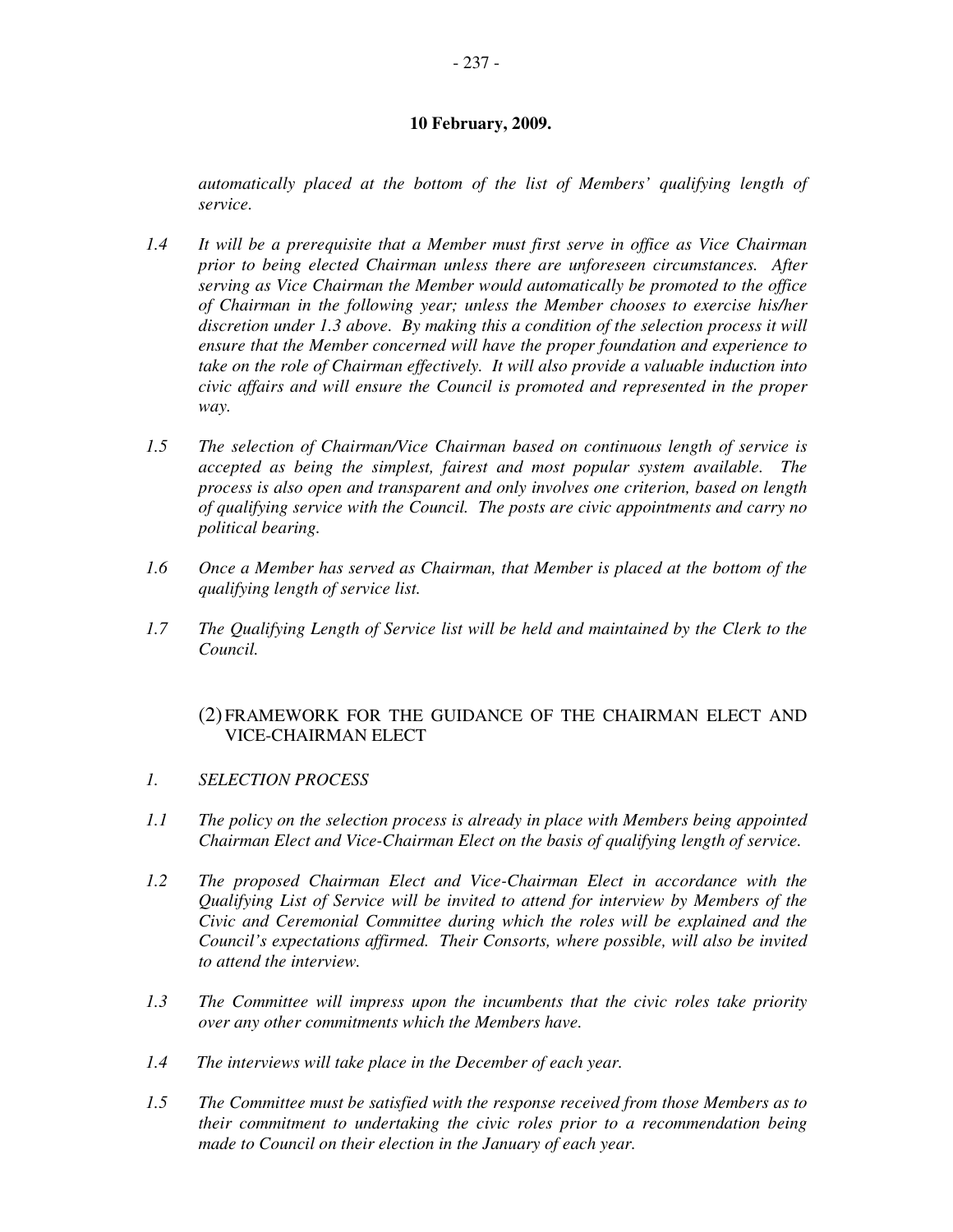- *1.6 Should Members of the Civic and Ceremonial Committee be of the opinion that the Member(s) interviewed are unable to undertake the civic role(s) to the manner expected, then a recommendation should be made to Council accordingly.*
- *1.7 Similarly, should Members of the Committee be of the opinion that the proposed consort(s) are unable to undertake the civic role(s) to the manner expected, then a recommendation should also be made to Council accordingly.*
- *1.8 If the recommendation (referred to in 1.6) is accepted by Council, the selection process would resume and the Members next on the list of qualifying length of service interviewed.*
- *2. ANNUAL MEETING*
- *2.1 The Chairman must, by Law, give a Declaration of Acceptance of Office at the Annual Meeting. This is also extended to the Vice-Chairman.*
- *2.2 The consorts of the incumbents will be confirmed at the Annual Meeting and only the person(s) bestowed with the Chain of Office will be recognized in that office. No other person(s) may wear the Chain of Office during the municipal year.*
- *2.3 In the event of the incumbents(s) consort(s) being unable to attend the Annual Meeting, alternative arrangements will be made to confirm the appointment(s) and to bestow the Chain(s) of Office at a future Council meeting.*
- *2.4 The Chairman will host a dinner reception after the formality of the Annual Meeting.*
- *3. CIVIC SERVICE*
- *3.1 It is a duty for the Chairman to hold either a religious Civic Service or a Service of Dedication in accordance with the incumbent's wishes.*
- *3.2 The Vice-Chairman must support the Chairman at the Service.*
- *3.3 The Chairman will host a reception at the Chairman's Room for civic guests and family following the service.*
- *3.4 The Chairman and Vice-Chairman, as the needs demand, must attend the Civic Service or other such services organised by other local authorities.*
- *4. CIVIC DIARY*
- *4.1 The Chairman and Vice-Chairman are expected to communicate with the Chairman's Secretary at all times in responding to invitations received in a timely manner and in organising the civic diary.*
- *4.2 The Chairman's Secretary must be informed of any change of arrangements in order that the necessary information can be relayed to affected parties.*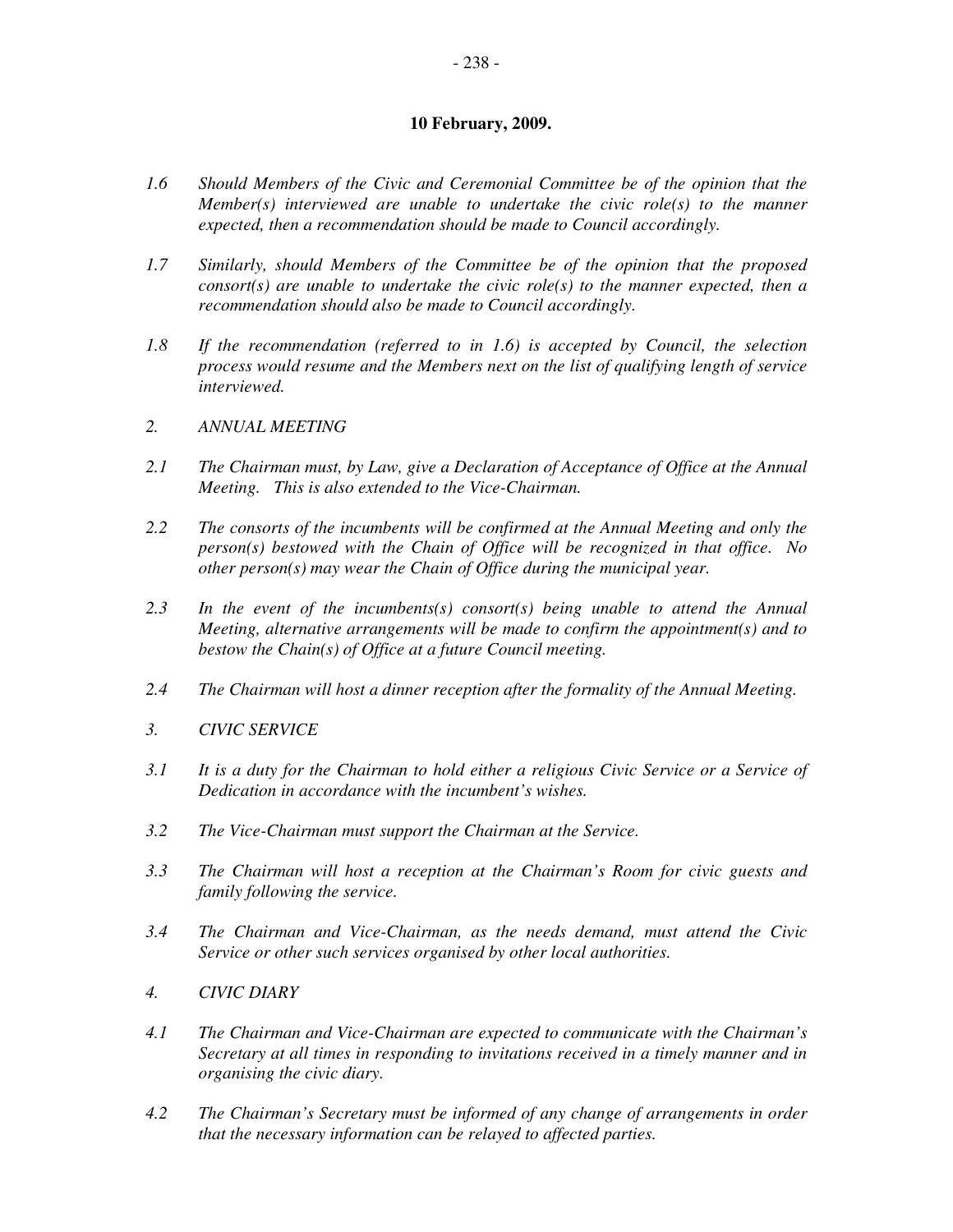## *5. INVITATIONS AND RECEPTIONS*

- *5.1 The Chairman and/or Vice-Chairman are expected to accept all invitations received from outside bodies and organisations. On occasions, due to prior commitments or ill health of the Chairman, the Vice-Chairman would be expected to attend events in the Chairman's stead.*
- *5.2 Council receptions are to be hosted in the Chairman's Room for representatives of voluntary organisations, Workers' Education Association etc.*
- *6. DRESS CODE*
- *6.1 The Chairman and Vice-Chairman, as well as their Consorts, are expected to be dressed appropriately when attending civic events and to be smart, clean and tidy of appearance.*
- *7. POLITICS*
- *7.1 The office of both Chairman and Vice-Chairman are non-political.*
- *8. SEASONAL GREETINGS*
- *8.1 The Chairman is expected to extend seasonal greetings on behalf of the Council.*
- *9. BREAKDOWN IN RELATIONSHIPS, CONDUCT IN OFFICE AND COMMUNICATION*
- *9.1 The Chairman and Vice-Chairman are expected to uphold high standards of conduct in office; this also applies to their Consorts. Furthermore, they are expected to maintain good working relationships and communication with the Chairman's Secretary, in the first instance, and Clerk to the Council at all times. These should also be reciprocated.*
- *9.2 In the event of a breakdown in relationships or issues emerge over conduct in office and communication, the Clerk to the Council will hold a meeting with those concerned and attempt to resolve any issues. Any measures agreed will be kept under review.*
- *9.3 However, if there is no agreement or improvement attained, the Clerk to the Council must refer the matter to the Civic and Ceremonial Committee to be dealt with.*
- *9.4 If the problems encountered continue, the Civic and Ceremonial Committee may recommend further action to the Council."*

Following discussion, it was

**RESOLVED** that the recommendations be accepted.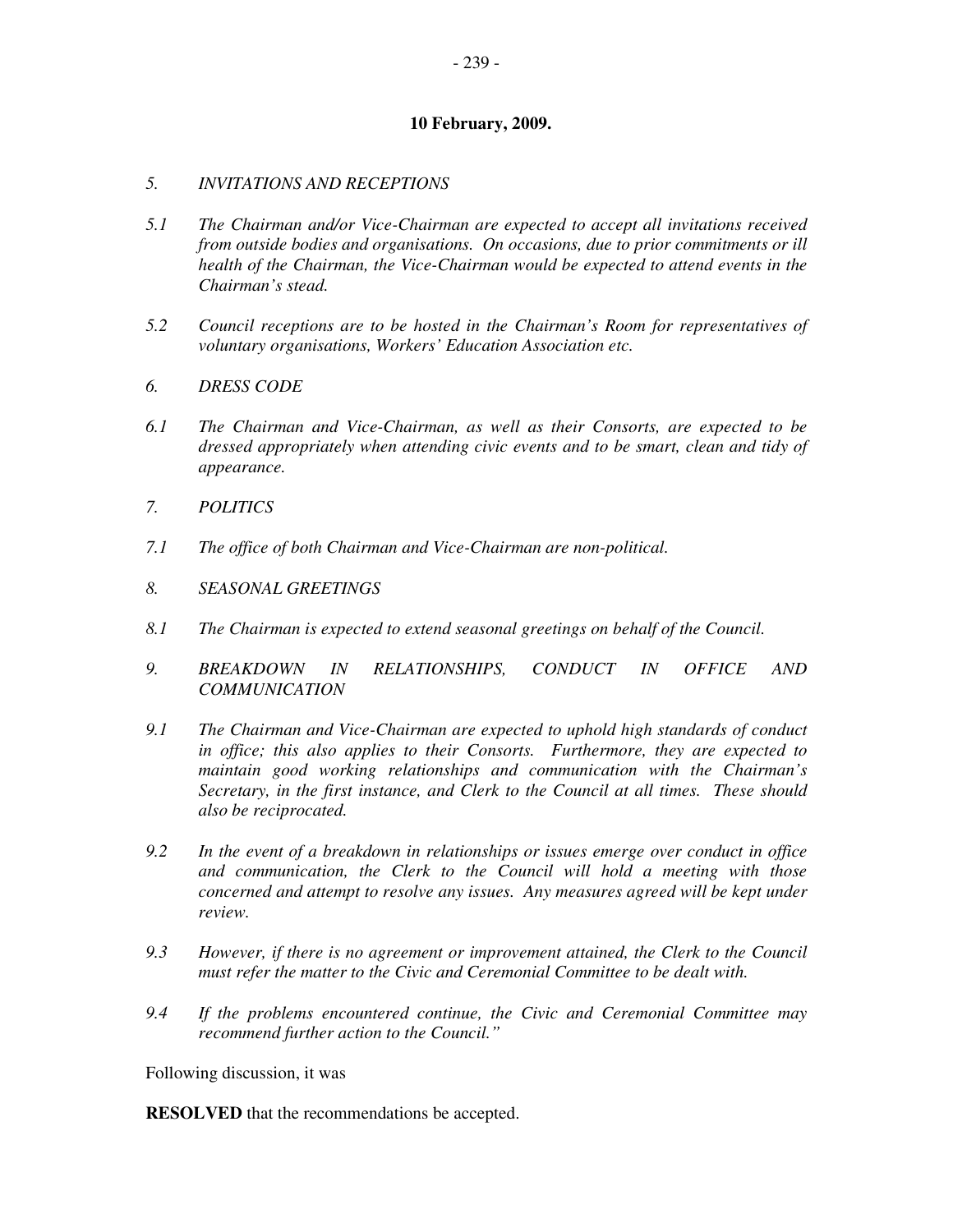## **444. COMMITTEE FOR THE IMPROVEMENT OF HOSPITAL SERVICES**

Cllr. H. J. Evans declared an interest in the following item as he was a member of the Committee for the Improvement of Hospital Services. Cllr. Evans did not speak or vote on the matter.

Members were circulated with correspondence, together with copy correspondence, regarding the petitioning to ensure that the concerns of the Committee and the public were brought to the attention of the Welsh Assembly Government. One part of the petition sought to change the Health Minister's stance in not meeting with representatives of the Committee; the other to allow representations to be made directly to the Health Committee of the Assembly.

**RESOLVED** that the information be noted.

## **445. CARMARTHENSHIRE TOURIST ASSOCIATION**

Pursuant to Minute No. 298 (1), e-mail correspondence was received from the Manager, Carmarthenshire Tourist Association, informing that following a Directors' meeting, an agreement had been made to re-instate representation from this Council.

**RESOLVED** that the information be noted and that Cllr. T. D. Bowen be reinstated as the Council's representative on the Carmarthenshire Tourist Association.

## **446. DYFED-POWYS POLICE AUTHORITY – INSPECTOR E. BAILEY**

Members were circulated with e-mail correspondence informing of the recent retirement of Insp. E. Bailey, Dyfed-Powys Police Authority, and that Insp. J. Davies would be his successor.

Members conveyed their good wishes to Insp. Bailey and hoped that the excellent progress he had established within the community would continue.

**RESOLVED** that a letter of appreciation be forwarded to Insp. Bailey.

### **447. EXTERNAL EVENTS**

Members having considered an invitation received from the National Association of Councillors (NAC) for the Council to be represented at a Conference 'Protecting Our Environment' to be held on 27 February to 1 March, 2009, at the Best Western Carlton Hotel, Blackpool, it was

### **RESOLVED** that

(1) the invitation be noted;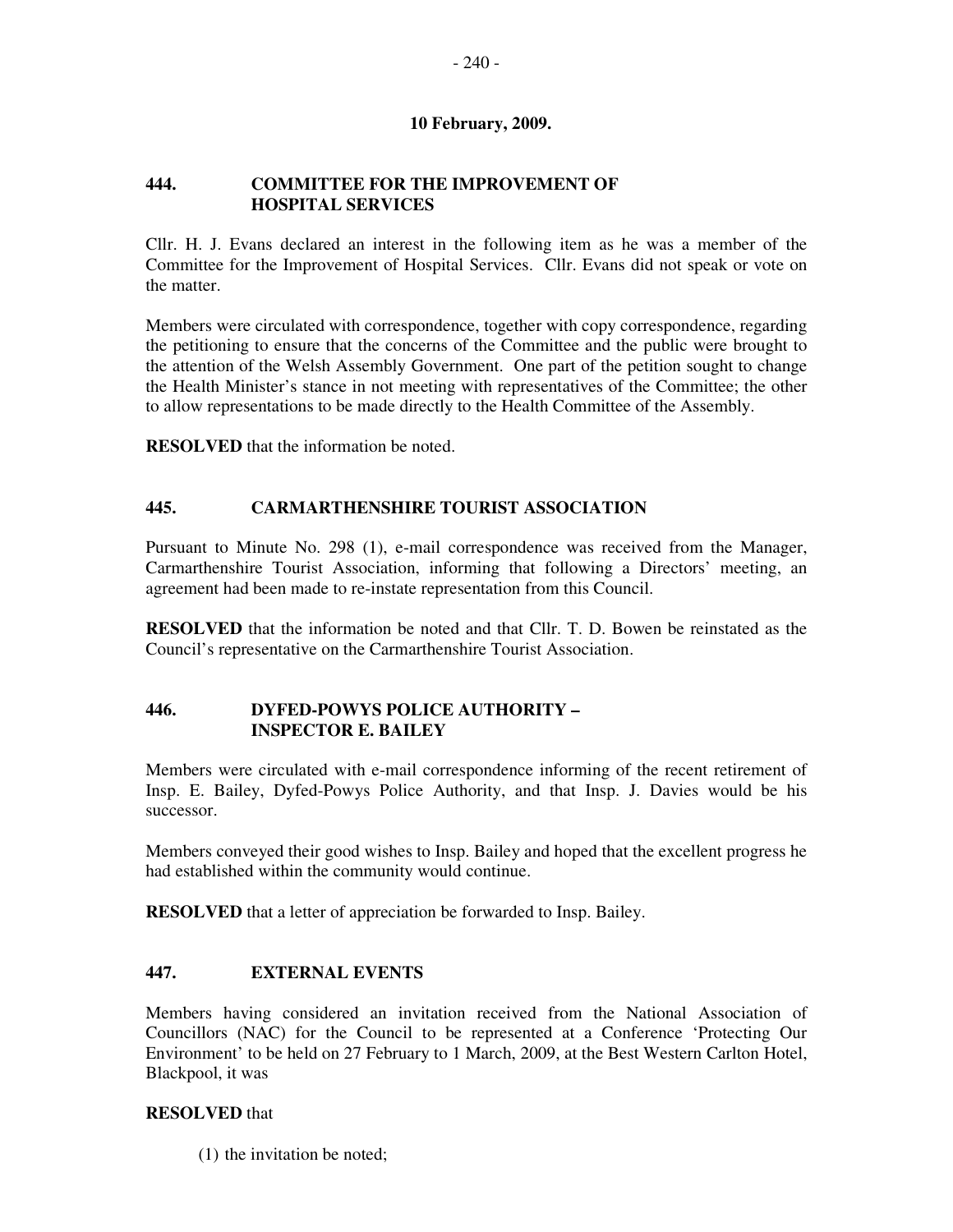- (2) a letter be forwarded to the conference organisers requesting the National Association of Councillors to review its future conference programme, especially the availability and dissemination of conference literature, papers and information on core topics so that future events were more affordable and sustainable for local councils to support; and
- (3) that the matter of Council representatives attending conferences and training courses be discussed at the next meeting of the Policy and Resources committee.

### **448. MATTERS REPORTED**

**RESOLVED** that the schedule of matters reported be noted.

## **449. SENIOR CITIZENS' DAY CENTRE JOINT MANAGEMENT COMMITTEE**

"At a Meeting of the SENIOR CITIZENS' DAY CENTRE JOINT MANAGEMENT COMMITTEE held at The Old Vicarage, Town Hall Square, Llanelli on Wednesday,  $12<sup>th</sup>$ November 2008 at 6.00 p.m.

- PRESENT: Councillors G.H. Wooldridge (Vice-Chairman)(Presiding), Mrs. S.N. Lewis, J. Roberts and D.H. Skivington.
- APOLOGIES: Councillors Mrs. P.J. Edmunds (Chairman) and Mrs. L.J. Stedman.

### 20. MINUTES OF PREVIOUS MEETING

RESOLVED – that the Minutes of the previous meeting held on  $10<sup>th</sup>$  September 2008 be received, verified and confirmed.

21. FINANCIAL REPORTS

### (1) INCOME AND EXPENDITURE

RESOLVED – that the financial report giving details of cumulative income and expenditure for the period  $1<sup>st</sup>$  April to  $31<sup>st</sup>$  October 2008 in the sums of £34,799 and £30,441 respectively be approved (copies having been previously circulated to members).

## (2) ACCOUNTS FOR PAYMENT

Consideration was given to the written report of the Finance Officer relating to accounts for payment (copies having been previously circulated to members). The report disclosed that payments made for the period  $11<sup>th</sup>$  September –  $12<sup>th</sup>$  November 2008 in respect of Direct Debits, reimbursements, BACS payments and vouchers no. 4132 – 4143 (inclusive) amounted to the sum of £9,154.34.

RESOLVED – that payment of the aforementioned accounts be approved.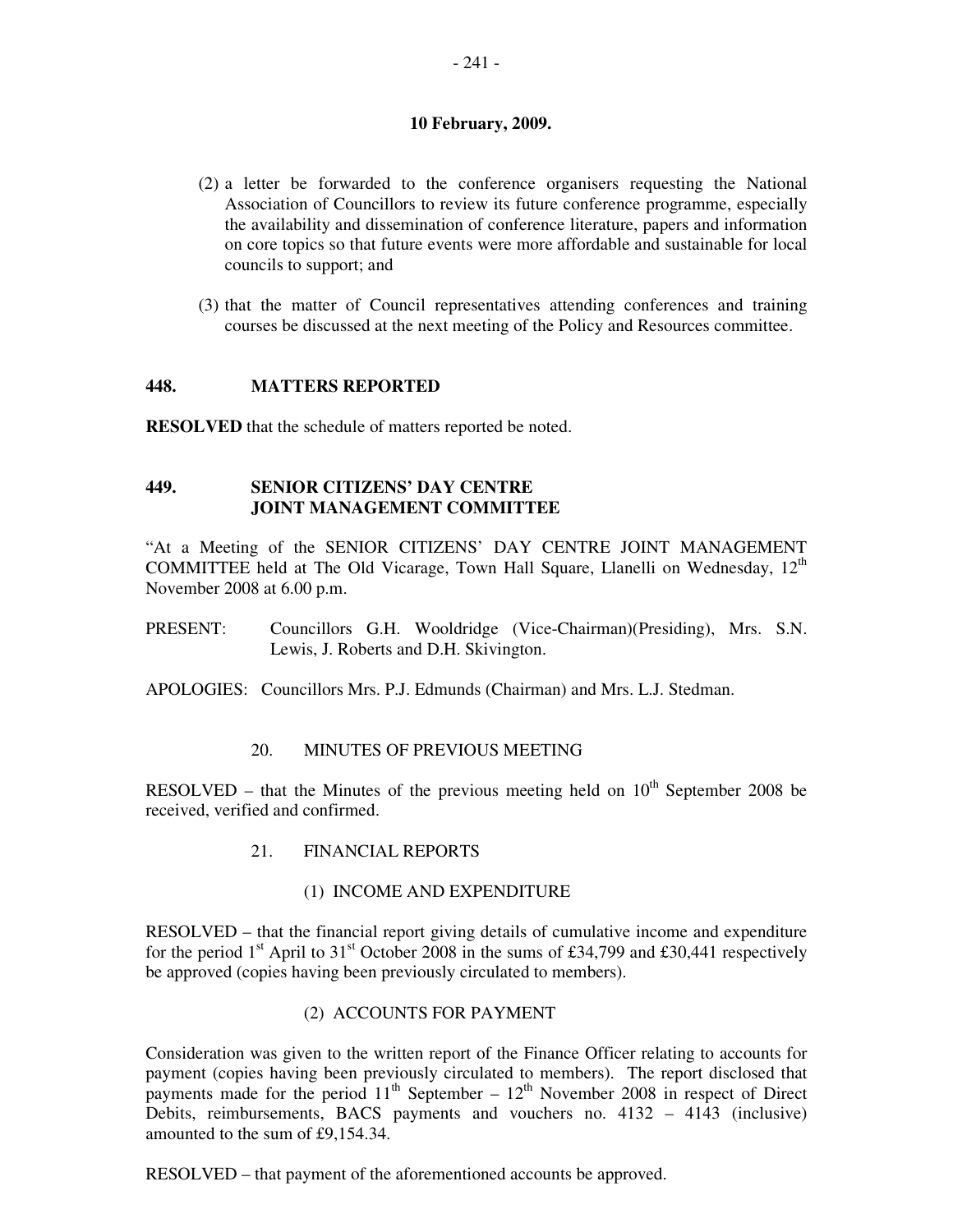## 22. HIRINGS

Consideration was given to a written schedule of hirings of the Day Centre for the months of September and October 2008 (copies having been previously circulated to members).

RESOLVED – that the report be noted and approved.

## 23. FOOD HYGIENE INSPECTION

Further to Minute No. 15 of the Committee meeting held on  $10<sup>th</sup>$  September 2008, the Town Clerk reported the receipt of a letter dated  $17<sup>th</sup>$  September 2008 from Carmarthenshire County Council's Environmental Health Practitioner (Commercial Services) (copies having been previously circulated to members). The letter confirmed that the standards evident at the time of the food hygiene inspection undertaken on  $3<sup>rd</sup>$  September 2008 were good, and no items were identified as requiring action.

RESOLVED – that the letter be duly noted.

### 24. FUTURE OF LLANELLI Y.M.C.A.

Further to Minute No. 18 of the Committee meeting held on  $10<sup>th</sup>$  September 2008, the Secretary reported that he had made further enquiries of Carmarthenshire County Council's Head of Corporate Property regarding the temporary use of the Coleshill Centre, and a decision was still awaited. He further reported on the enquiries he had undertaken in respect of the Parish Hall and Moriah Chapel vestry, and the negative outcome in each case.

Members were also advised of the information which the Y.M.C.A. Wales Project Officer had given to the Secretary in the course of a recent telephone conversation. It was clear that there would be further slippage in the project timetable, and that, consequently, it might not be necessary to vacate the Day Centre at the end of March 2009. Further information was promised by the Project Officer in the light of further meetings scheduled to take place in the near future.

Members discussed the latest position in some detail, and whilst disappointed that alternative temporary accommodation had still not been found, were relieved to note that the slippage in the Y.M.C.A's project timetable might afford more time to find temporary accommodation. It was, therefore, ultimately

RESOLVED – that the report be noted; and that the Secretary be authorised to continue the search for temporary alternative accommodation with the County Council in particular, and to pursue the need for further definitive information from Y.M.C.A. Wales.

### 25. CHRISTMAS LUNCH FOR DAY CENTRE PATRONS

Following consideration by members, it was

RESOLVED – that past practice be followed and that Christmas lunch be provided between 11.00 a.m. and 2.00 p.m. over the period Wednesday,  $3<sup>rd</sup>$  December to Saturday,  $6<sup>th</sup>$ December 2008 (inclusive); that the menu suggested in the Secretary's report be approved; and that the cost of the dinner be retained at £2.50.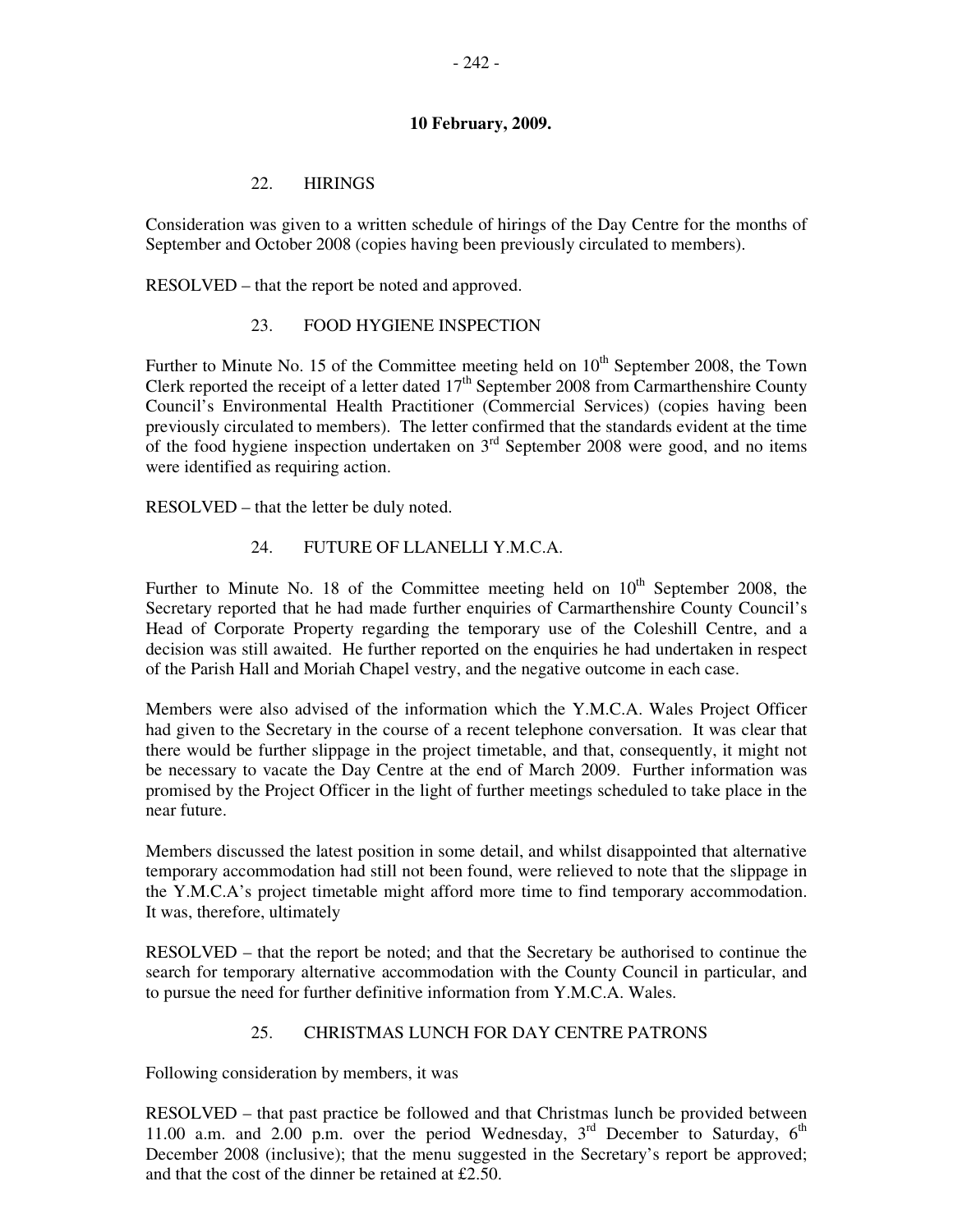### 26. CHRISTMAS CLOSURE ARRANGEMENTS

Having considered arrangements for the closure of the Day Centre for the 2008 Christmas period, it was

RESOLVED – that the Day Centre be opened/closed as follows –

Monday,  $22<sup>nd</sup>$  December – Open Christmas Eve – Closed Christmas Day – Closed Boxing Day – Closed Saturday,  $27<sup>th</sup>$  December – Closed Monday,  $29<sup>th</sup>$  December – Closed Tuesday,  $30<sup>th</sup>$  December – Closed New Year's Eve – Closed New Year's Day – Closed Friday,  $2<sup>nd</sup>$  January 2009 – Open

The Meeting concluded at 6.35 p.m."

**RESOLVED** that the Minutes be accepted.

### **450. LLANELLI JOINT BURIAL AUTHORITY**

Members received the following Minutes of a meeting of the Llanelli Joint Burial Authority held on 10 December, 2008:-

"At the Meeting of the Llanelli Joint Burial Authority held at Vauxhall Buildings, Vauxhall, Llanelli, on Wednesday, 10 December 2008 at 4:00 pm.

Present: Cllr. T. J. Jones (Chairman)

Cllrs.

S. L. Davies C. C. Lucas K. D. Rees

## 58. APOLOGIES FOR ABSENCE

Apologies for absence were received from Cllrs T. D. Bowen and A. G. Morgan.

### 59. MEMBERS' DECLARATIONS OF INTEREST

No declarations of interest were made.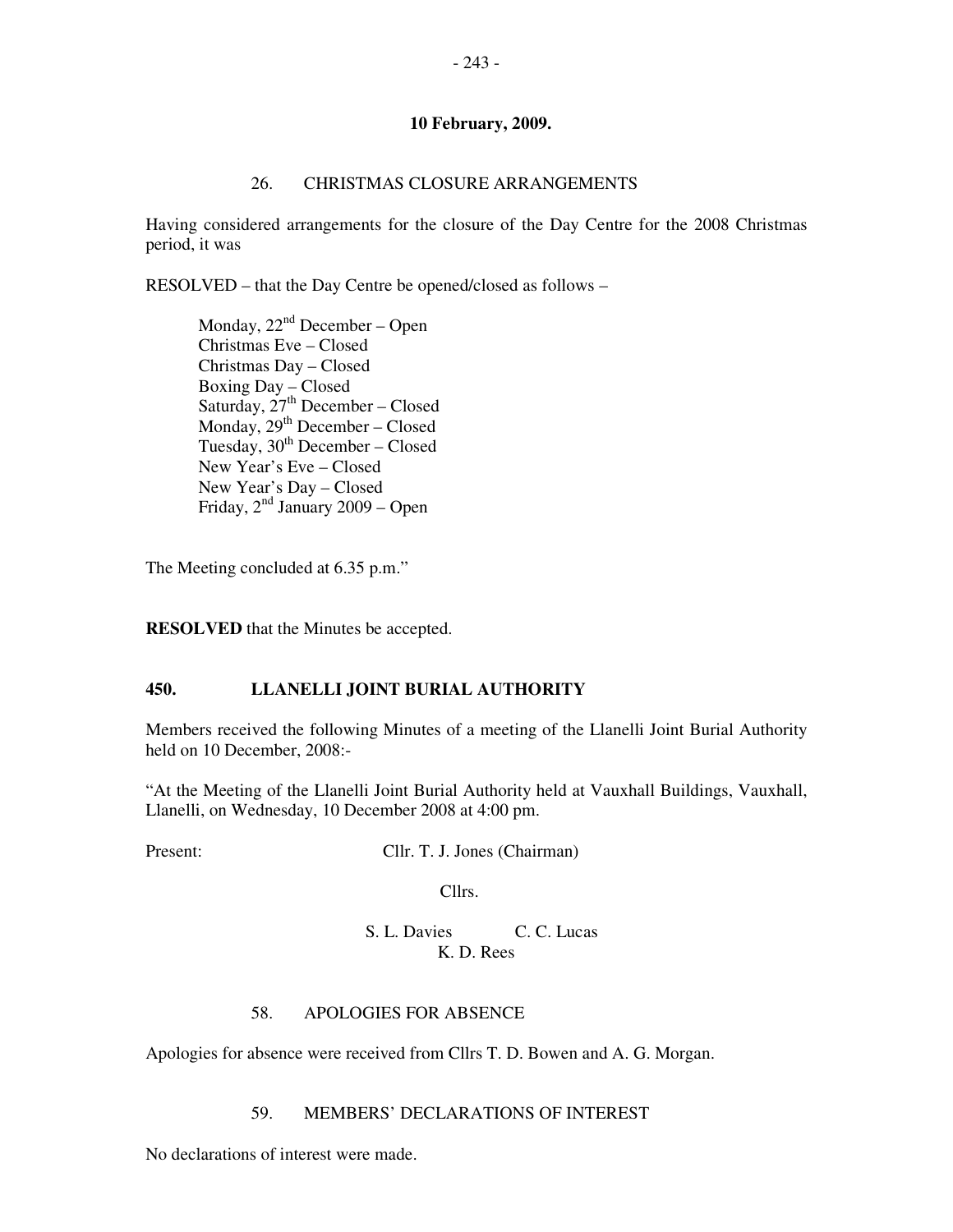## 60. CONFIRMATION OF MINUTES

RESOLVED that the following minutes (copies of which had been previously circulated) be confirmed and signed as a true record of proceedings.

Ordinary Meeting - 12 November 2008

## 61. MATTERS ARISING

### SECURITY FENCE – FUEL TANK COMPOUND

Arising out of Minute No. 56, the Secretary reported that a quotation had been obtained for a steel mesh cage to encase the fuel tank in the sum of £2100.00

During the ensuing discussion it was realised that there had been a misunderstanding as to the extent of the original security proposals planned for creating a secure compound incorporating an area of 180 square meters surrounding the fuel tank, and it was

RESOLVED that the purchase of a mesh cage be held in abeyance for the time being and that the matter be the subject of a further Committee report if deemed necessary following ongoing monitoring of the effectiveness of the physical security afforded by the compound's palisade fencing.

### 62. INCOME AND EXPENDITURE REPORTS

RESOLVED that the income and expenditure reports for October 2008 and the provisional report for November 2008 be noted.

### 63. SCHEDULE OF PAYMENTS

Consideration was given to the schedule of payments for November 2008, which revealed expenditure for the month amounted to £16,313.85.

RESOLVED that the information be noted.

### 64. MEMORIAL TESTING FIGURES

Consideration was given to the memorial testing figures for November 2008, which revealed that 66 memorials had been tested to stage two level, with twenty-four failures.

RESOLVED that the information be noted.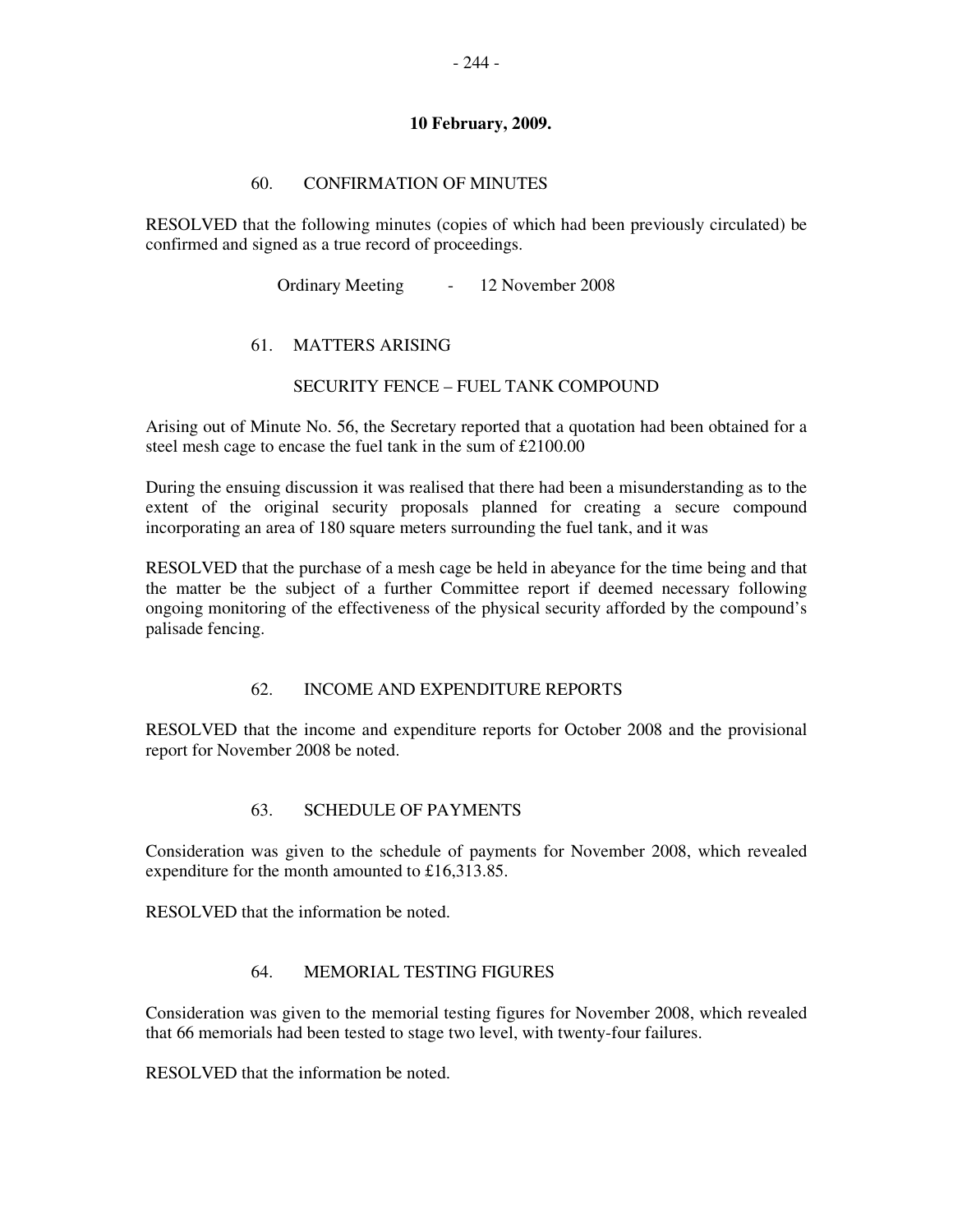## 65. CEMETERY OPENING TIMES

Members considered a letter received from the Authority's security guard, dated 1 December 2008. The writer enquired as to whether it was appropriate to delay opening the main cemetery gates to vehicle traffic during hazardous icy weather conditions. Following discussion it was

RESOLVED that:

- (1) The observations and points raised in the letter be noted;
- (2) the Technical Services Officer liaise with the security guard to assess the extent of the hazard once appropriate health and safety advice had been obtained; and
- (3) should it be necessary to introduce additional control measures to reduce the level of risk associated with the hazard, then such measures be fully documented in a risk assessment and the findings reported to Committee in due course.

### 66. PUBLIC BODIES (ADMISSION TO MEETINGS) ACT, 1960

RESOLVED that in view of the confidential nature of the business to be transacted the following matter contained in Minute No. 67 be considered in private and that the power of exclusion of the public under Section 1(2) of the Public Bodies (Admission to Meetings) Act, 1960 be exercised.

## 67. LLANELLI CREMATORIUM LTD

Members considered a letter from the Director, Llanelli Crematorium Ltd regarding the rent review. Following discussion it was

RESOLVED that the Secretary reply to the letter confirming the position, advising the Director to refer to the various provisions set out in the counter part Lease (held in her company's possession) and if after seeking legal interpretation of the said provisions, the calculation of the new rent is disputed, then the matter be referred to arbitration.

### 68. SEASONAL GREETINGS

The Chairman wished Members and Officers a Merry Christmas and a healthy and happy New Year.

…………………………………………………… The Meeting concluded at 4:20pm" ……………………………………

**RESOLVED** that the Minutes be accepted.